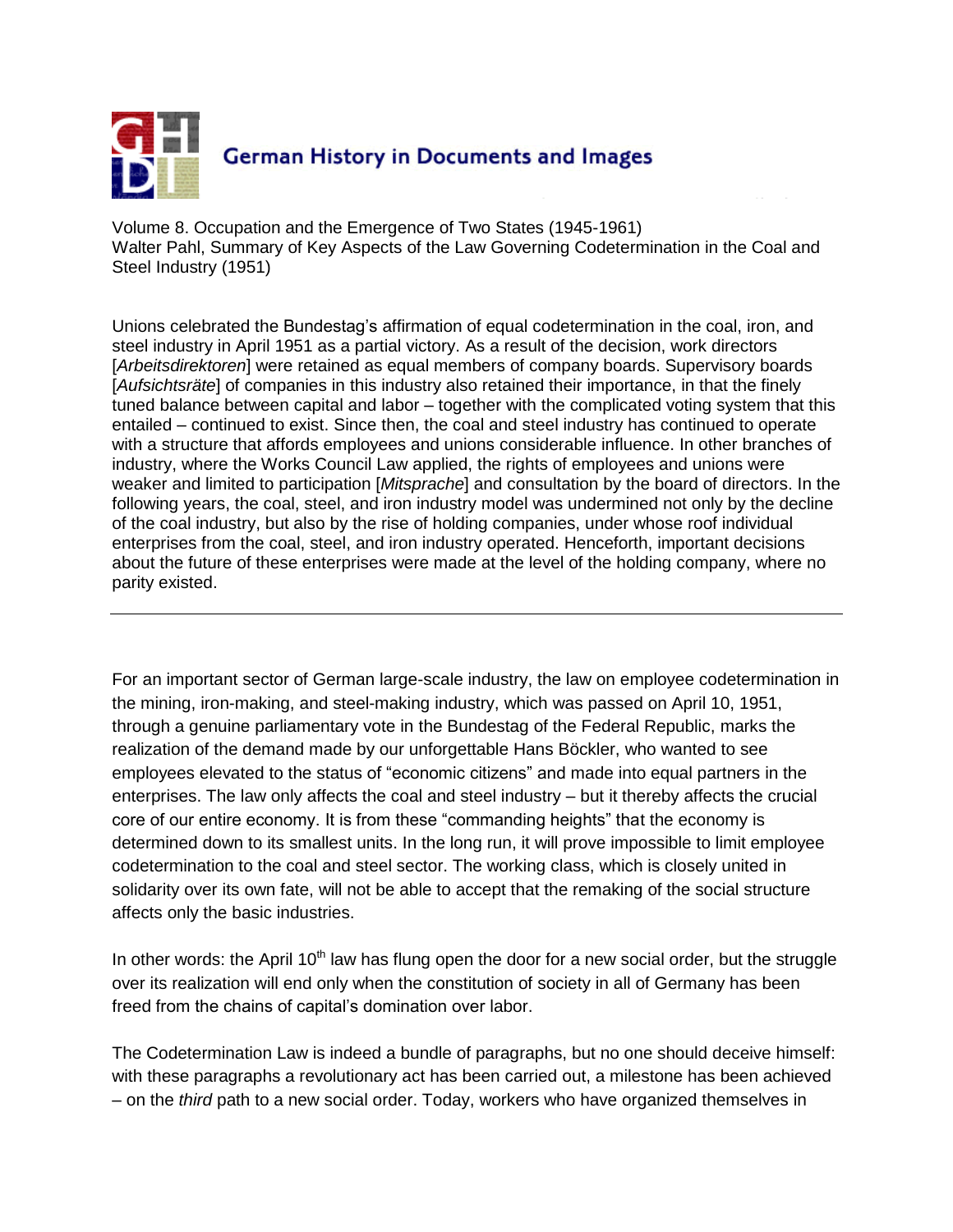free unions throughout the entire world look to the German unions and their struggle for codetermination in the confident hope that the right of codetermination will lead us out of the dead end in which we find ourselves as a result of the alternative to capitalism – state socialism.

## $[\ldots]$

The paragraphs of the April  $10<sup>th</sup>$  law stipulate (see our illustration at the end):

In the future, alongside five representatives of the stockholders (owners), five representatives of the employees will sit on the *supervisory board* and have a say in the fate of the given enterprise. The fifth representative on the stockholder' side, however, may not a represent an employer's association, nor may the fifth representative on the employees' side represent a union. They are referred to in the law as "additional members," to whom the hotly contested eleventh man also belongs. This eleventh man is supposed to be elected by the ten members of the supervisory board. If there is no direct election by the supervisory board, a mediation committee – composed of two board members each from the employers' and the employee's side – proposes three candidates for election to the electoral body, which is practically the same as the general assembly of the company. The electoral body can refuse this choice. At the request of the mediation committee, the relevant court of appeal [*Oberlandesgericht*] will decide on whether the reasons for the refusal are justified. If the court upholds the refusal, the mediation committee must present three more candidates to the electoral body.

Of the five employee representatives on the supervisory board, two, a company worker and an employee, will be proposed by the works council in agreement with the company's leading unions and their top organizations. The Federal Minister for Labor decides when the unions and the works council cannot agree on two candidates for election. The three remaining employee representatives are proposed by the unions in agreement with the works council. The electoral body is bound by the recommendations of the unions and their top organizations.

The supervisory board elects a *work director* as an equal member of the managing board. He is considered elected if a majority of the employee representatives agree on him.